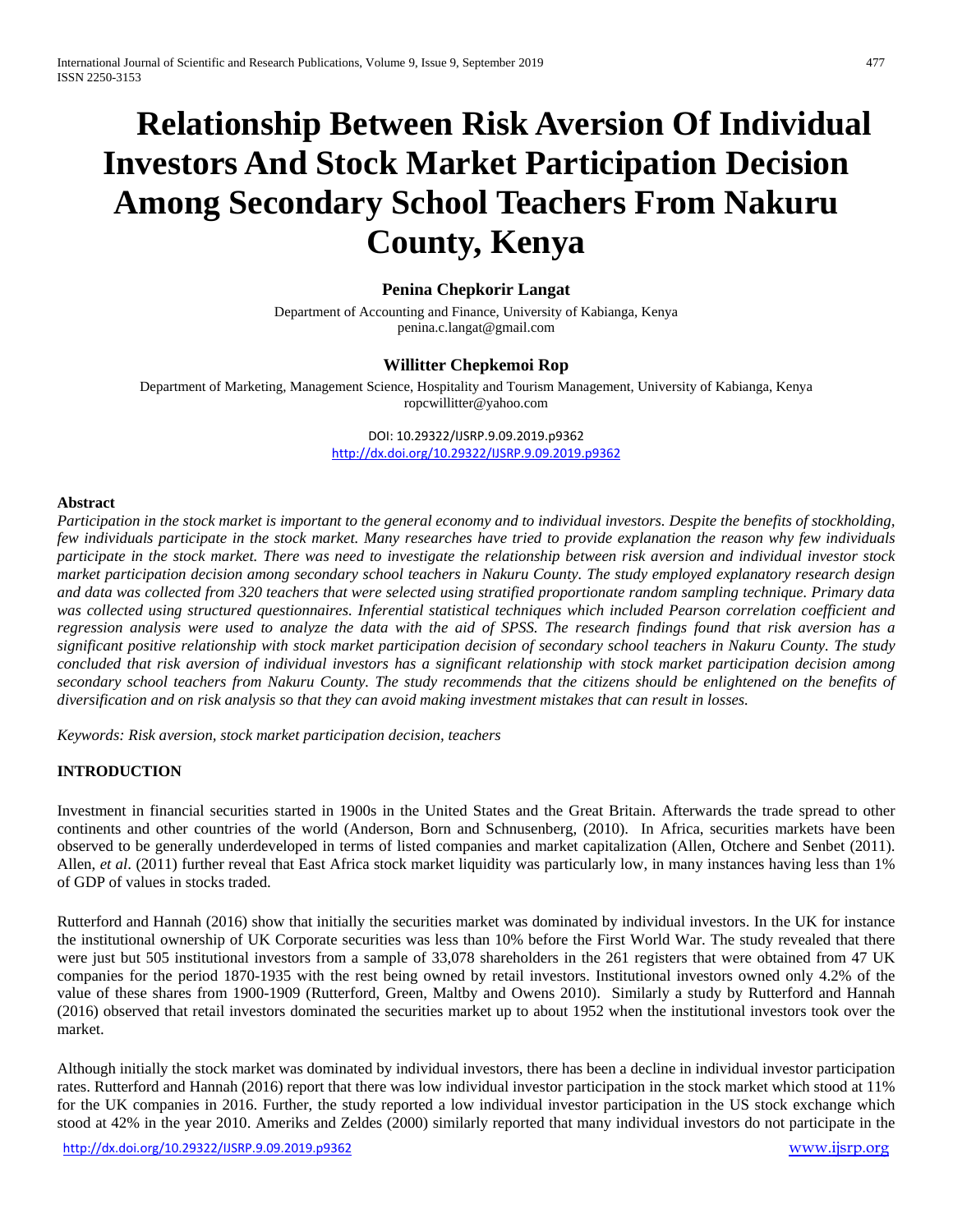market for stocks at any given time. In Kenya, the regulator of capital markets report that individual investors reduced their investments in equity from a high of twenty seven percent (27%) of the market capitalization in 2008 to a low of fourteen percent (14%) in 2010. As at 2015, the Oxford Business Group study reported that the percentage of individual investors in Kenya was 4% of total investors in the Securities Exchange Market. Generally, individual investors participating in the stock market is low in Kenya (Aduda, Masila and Osongo, 2012). However, the individual investor participation is still in decline. This implies that the stockholding puzzle is has not yet been solved.

Securities markets play a vital role in the general economy of a country. Olweny, Namusonge and Onyango (2012) found a positive relationship between the securities market and economic growth in Kenya. Demirgüç-Kunt and Levine (1996) found that countries with well-developed stock markets also had more advanced banking and nonbank financial mediating institutions like investment firms, brokerage houses and mutual funds. Contrary, countries with weak stock markets had weak financial intermediaries. This shows that the development of the market for stocks adds to the general growth of the economy since it goes hand in hand with other facets of financial development. Individual investors also stand to gain from investing in the stock exchange market. Mankiw and Zeldes (1991) found that individuals who participated in the stock exchange market enjoyed higher lifetime consumption when compared to non-participants in the stock market. Guvenen (2006) also faults stock market participation as the reason behind the great wealth disparities between the participating and the non-participating households. This implies that individuals who participate in the stock market enjoy numerous benefits that result from participating in the stock market. Therefore the importance of the securities exchange cannot be overemphasized. Therefore the study sought to provide explanations for the limited individual investor participation in Kenya.

A number of studies have provided an understanding of for instance risk aversion (Lee, Jacobsen and Berkman 2013; Gollier 2001) on participation in the stock market. In Kenya few studies have tried to explain the reasons why very few individuals participate in the stock market. There was need to provide explanations for this limited stock market participation and this study sought to fill this gap by establishing the relationship between risk aversion of individual investors and stock market participation decision for secondary school teachers in Nakuru County, Kenya.

In examining the relationship between risk aversion and stock market participation decision among secondary school teachers the following hypothesis was tested

 $H<sub>ol</sub>$ : There is no significant relationship between risk aversion of individual investors and stock market participation decision



Figure 1: Conceptual framework

# **LITERATURE REVIEW**

## **Risk Aversion and Stock Market Participation Decision**

Risk aversion is the desire for an individual to circumvent uncertainty. (Tversky & Kahnemann, 1974) define risk aversion as a preference for a certain outcome over a prospect with an equal or better expected value. According to earlier studies individuals are risk sensitive and tend to avoid risk as much as possible. Kahneman and Tversky (1979) is of the view that investors are not prudent and they are inconsistent when faced with risky choices and that they recognize risk after defining it. Therefore their risk orientation changes depending on the situation at hand.

Risk aversion has been observed to reduce the probability of stock market participation in previous studies. Gollier (2001) reported that difference in individual risk preference influences the makeup of a portfolio for retail investors. Guiso, Sapienza and Zingales (2018) conducted a survey to establish whether risk aversion was influenced by the financial crisis of 2008. Data was collected from clients from a large Italian Bank from a sample of 1,686 customers stratified according to geographical area, financial wealth and the size of City. The study revealed that risk aversion increases more for the investors who experienced very huge losses. Further, the study found that risk aversion increased even for those who had not experienced any loss. These results suggest that individuals will trade off their stocks after a fall in the prices of the securities bought.

<http://dx.doi.org/10.29322/IJSRP.9.09.2019.p9362> [www.ijsrp.org](http://www.ijsrp.org/) Andersen, Hanspal, and Nielsen (2018) conducted a study that sought to examine risk taking preferences and the past experiences of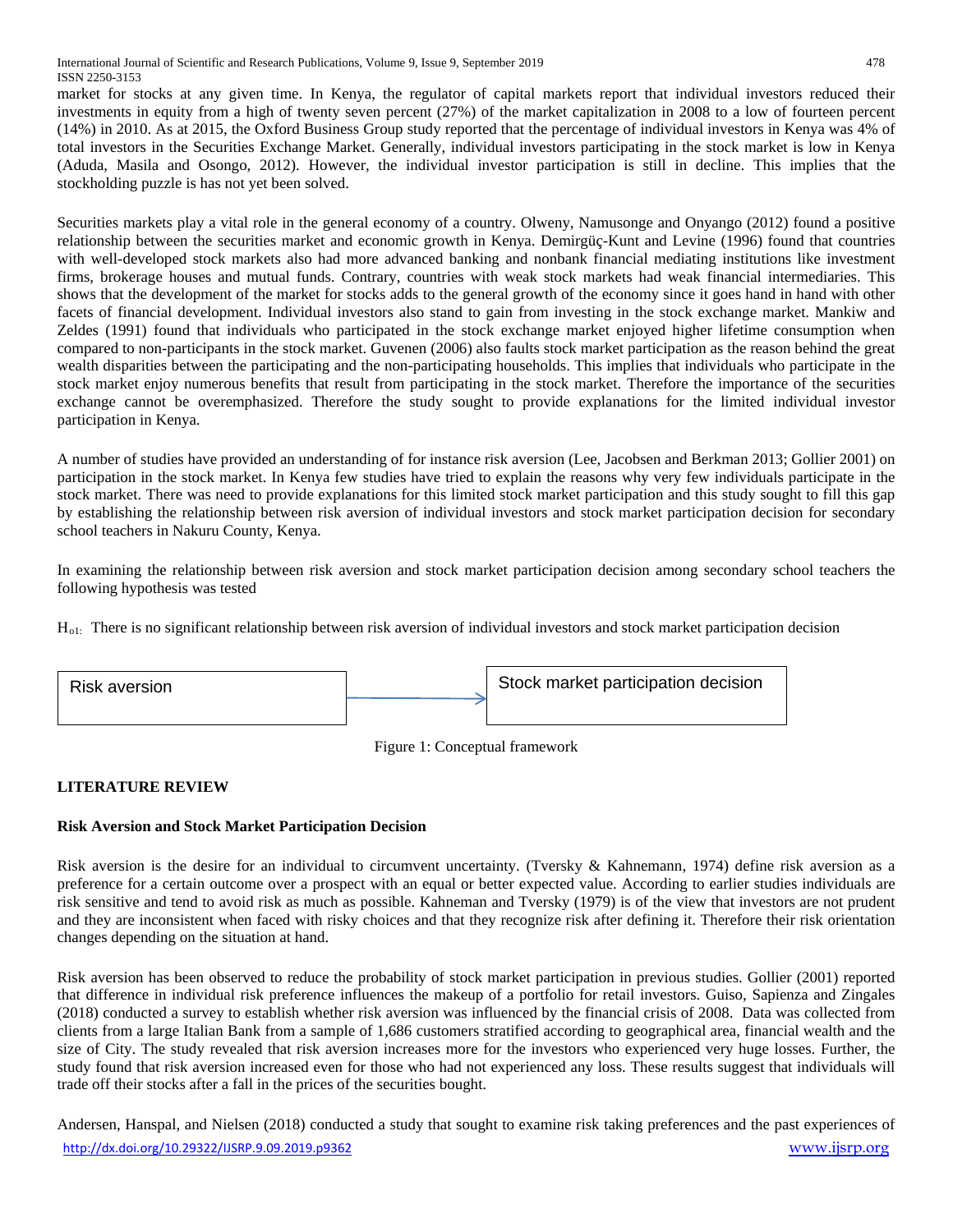International Journal of Scientific and Research Publications, Volume 9, Issue 9, September 2019 479 ISSN 2250-3153

investors. Data was collected from the Danish population about investors for 20 years and above who had invested in the stocks of the local banks. The data collected contained investor information about personal data and financial data of the investors together with information about their deceased parents. The study sought to investigate the impact of the financial crisis of 2008 to check the impact that default had on the risk attitudes of investors. The study established that those who had invested in the banks experienced huge losses as a result of default and were thereafter unwilling to hold risky investments despite the inherited wealth that could cover their losses. The study's results showed that the investor's risk attitude was affected by their personal experiences to a great extent and that the experiences of close family members influence their risk taking minimally. Using the logit model, the study reported that the individuals living where the head offices of publicly listed banks were located had increased the chances of investing by 3.8% before the financial crisis. Further, the study found that stock market participation rates dropped significantly in banks that had defaulted after the crisis. The study suggests that risk attitudes of investors determine their decision to participate in investment.

Mahina, Muturi, and Memba (2014) conducted a study that sought to investigate behavioral biases of individuals and their effects on investments. The study specifically investigated loss aversion influence on the investments of investors in the Rwandan Security Exchange. Data was collected from 374 individual investors in the exchange and were identified through simple random sampling from a target population of 13,543 individual investors. Cross sectional descriptive survey research design was adopted for the study. The study reported that there exists a significant positive relationship between the loss aversion and investment in the Rwandan Security Market. This study investigated loss aversion influence on the investments for investors who were already participating in the stock market.

Ratemo (2016) conducted a study that sought to explain how individual investor choices are affected by behavioral biases of mental accounting, loss aversion bias, representativeness bias, anchoring bias, and overconfidence bias. The study targeted Kisumu County investors in the Nairobi Security's Exchange (NSE). Data was collected from a sample of 60 individual investors. The study employed descriptive and correlation research design. The study found that the choices of investors are affected by behavioral biases and particularly by loss aversion. The study found that investors are generally risk averse and for this reason they prefer to dispose winning stocks but hold onto losing stocks for longer with the hope that the prices would rise at a later period in order for them to dispose such stocks.

Wendo (2015) investigated the factors that influence participation of advocates in the Nairobi Security exchange. The study evaluated participation by examining the preferred investment avenue of the investors. The study further sought to investigate the reasons why the advocates invested whether for savings, to get returns or to finance expenses. The study found that investors preferred the investments that had lower chances of losses. Further, the study found that the respondents considered the level of uncertainty in determining their investment decision.

Omery, (2014) also sought to investigate the effect of behavioral factors of loss aversion, price changes, herding, past market trends of stocks, overconfidence and anchoring on individual investor behavior. The study employed descriptive research design. Primary data was collected through structured questionnaires and interviews from a sample of 63 individuals who had invested in the stock market. Analysis was done using Pearson's product moment correlation and linear regression techniques. The study found that investors become more risk averse after a prior loss and that they readily sell shares whose values has increased and avoid selling shares whose values have gone down in order to avoid regrets. These findings reaffirm the findings of Ratemo (2016).

Paravisini, Rappoport and Ravina (2016) examined the relationship between wealth and the risk attitudes of investors. The study used data that was collected from 2,168 investors from a club made up of lenders. The data obtained was used to correlate risk attitudes and the affluence of investors for the members of the club. The observed repeated patterns of investments of lenders enabled the study to draw conclusions about the effects of wealth changes on the risk attitudes of the investor. The study found that the richer investors were more risk averse and that after experiencing a loss of wealth in their trading activities; the risk aversion levels of investors similarly increased.

Lee, Jacobsen and Berkman (2013), studied the relationship between stock market return expectations and risk aversion of individuals. The objective of the study was to investigate the interaction between the expected returns of individual investors and their risk aversion levels and to establish how these two factors singly affect participation in the market for stock. The study also tested how the joint results arising from the bringing together the two variables impacts on decisions for investment on individuals. The study used data from the Dutch National Bank Household Survey for the period 2004-2006. The study measured individuals' stock market expectations from a set of inquiry on the anticipated year head price changes. Risk aversion level was measured by questions that allowed them to evaluate individual risk inclinations in terms of investment strategies. The study found that risk aversion has negative impact on expectations about the stock market and also on the decision to participate in the market for stocks. Further, the study reported that stock market expectations have significant and positive effects on the decisions on portfolio allocation. The study observed that upon individuals participating in the market for stocks, risk aversion becomes immaterial in determining their portfolio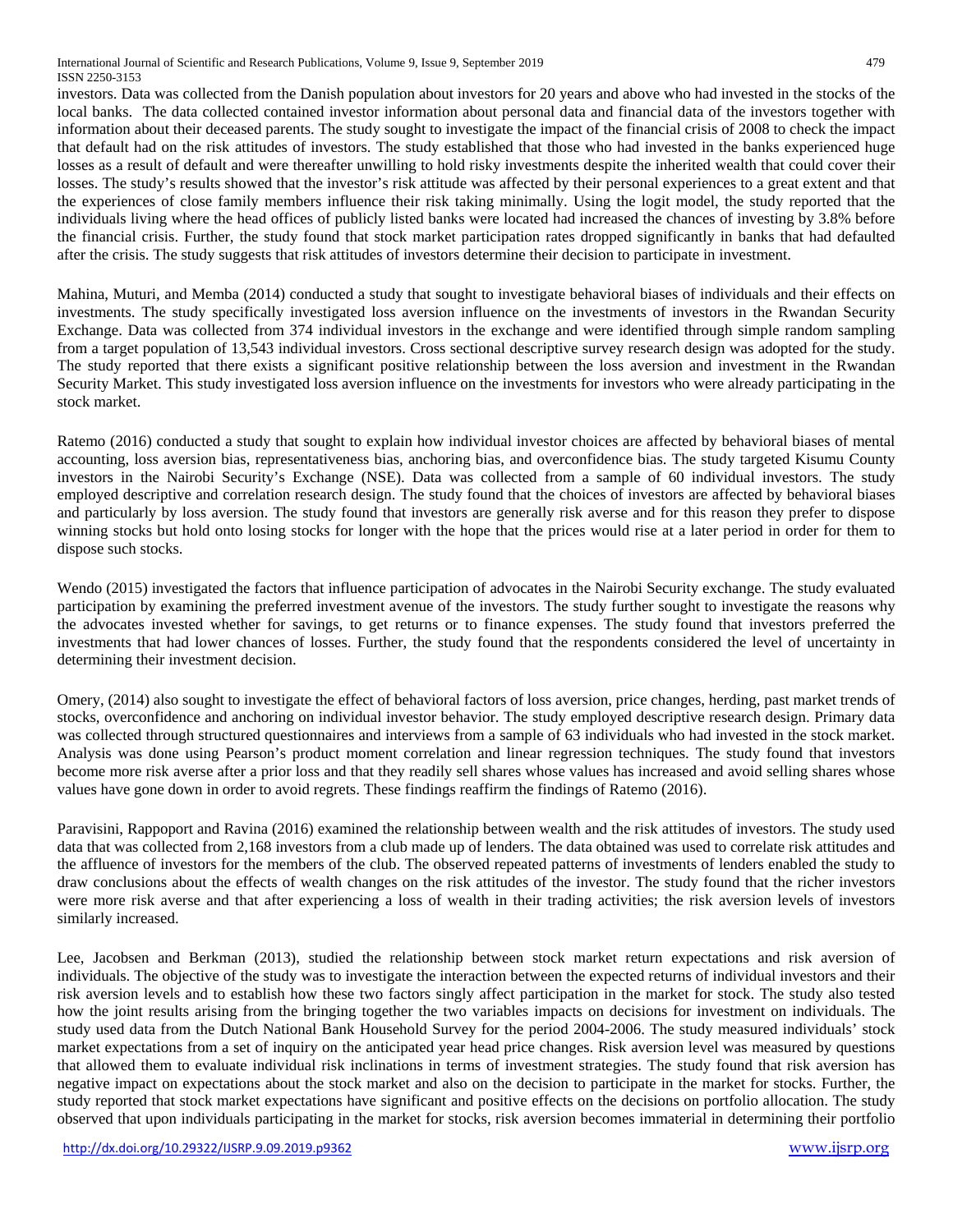allocation decision. The study concluded that individual expectations and risk aversion significantly influence a person's stock market participation.

Wamae (2013) conducted a survey that sought to evaluate behavioral factors influencing retail investors' decisions at the Nairobi Stock Exchange for 17 investment banks. The study utilized primary data sources to collect data from a sample of 47 respondents. The study found that risk aversion influences individual investor's investment decision making. Lakshmi, Visalakshmi, Thamaraiselvan and Senthilarasu (2013) investigated how behavioral characteristics differ in short term and long term investors and the effects on the investment behavior. Data was collected from a sample of 318 individual investors. The study used the structural equation model to bring out the relationship between the investment decisions and the behavioral characteristics of the investors having different time horizons. The results showed that risk aversion had a positive and significant influence on the investment decision making for long term investors. This implies that with higher risk aversion levels comes a greater tendency of retail investor to prefer longer term investments.

Grinblatt and Keloharju (2001) investigated the reasons why both individual and institutional investors traded in the market in their buy, sale or holding of securities. Data was collected from central register about the Finnish stocks for the period 1994-1997. Logit regression analysis were used to analyze the data. The results revealed that previous uncertainties of the return of investors did not have any impact on the decision to trade in securities and specifically it did not result in investors selling their already held securities. Instead, the influence of past returns on the level of trading is more relevant for previously earned positive returns that for previously earned negative returns.

Michailova (2010) conducted an experiment that sought to investigate the influence of behavioral factors of overconfidence and risk aversion on the behavior of individual investors in the asset market. Data was collected from ten experimental sessions from a sample of 32 people and regression analysis was used to analyze the data. The study revealed that participation of individuals in the asset market is driven by overconfidence and not risk aversion. Despite this, the study predicted that individual higher levels of risk aversion will have negative effects on trading activity of these individuals in the asset markets. This implies that risk aversion discourages individual investor trading activities.

Elton, Gruber and Busse (2004) investigated investors' choices of index funds where costs varied across funds with the funds having almost comparable investment strategies; the variations drove anticipated differences in performance. Despite the predictability, investors invested in very costly securities with expected poorer performance. The study suggested that individuals should form well diversified portfolios in order to reduce risk and earn high returns from investment in financial securities.

Charness and Gneezy (2010) conducted an experiment on the influence of risk attitudes of investors on their portfolio selection decision. Data was collected from the Graduate School of Business of the University of Chicago from a sample of 275 individuals. The study reported that the preferences of risk of individuals did not affect the investment behavior. Laakso (2010) conducted a study that sought to shed more light on the stock market participation puzzle by investigating a comprehensive list of participation drivers in order to analyze their explanatory power. The study obtained data from European Survey on Health, Ageing and Retirement in Europe. Analysis was done using probit regressions to assess the individual factors affecting the decision on direct and indirect stock market participation. The study identified risk aversion as the single most economically important explanation for stock market participation and that this effect was observed for all specifications of stock holding.

Another study by Gollier (2001) examined the portfolio problem using comparative statistics with one asset being uncertain while the other was a safe asset. The study revealed that more ambiguity aversion does not reduce the demand for the asset with unpredictable return. If anything, the study reported that investors demand increased for the ambiguous asset with the introduction of uncertainty aversion due to the resulting increase in equity premiums.

Waweru, Munyoki and Uliana (2008) investigated behavioral factors of overconfidence, availability bias, representatives, regret aversion, loss aversion and mental accounting in the investment decision making for institutional investors operating in the Nairobi Securities Exchange (NSE). Data was collected from a sample of 23 institutional investors. The study found that loss aversion and regret avoidance affected the investment decision of institutional investors at the market for stocks to a large extent. In another survey conducted by Rooij, Lusardi and Alessie (2011), an aspect of risk was introduced in the investigation of the effects of financial literacy on stock market participation and evaluated the association between stock market participation and risk aversion. They observed that risk is associated to ownership of stock with those individuals not willing to take risks less expected to participate in the financial market.

<http://dx.doi.org/10.29322/IJSRP.9.09.2019.p9362> [www.ijsrp.org](http://www.ijsrp.org/) Barberis, Huang and Thaler (2006) established the importance of assessing individual risk per trade in isolation without relating it to previous experiences could be more relevant to the investment decision making. The study further sought to address the stock market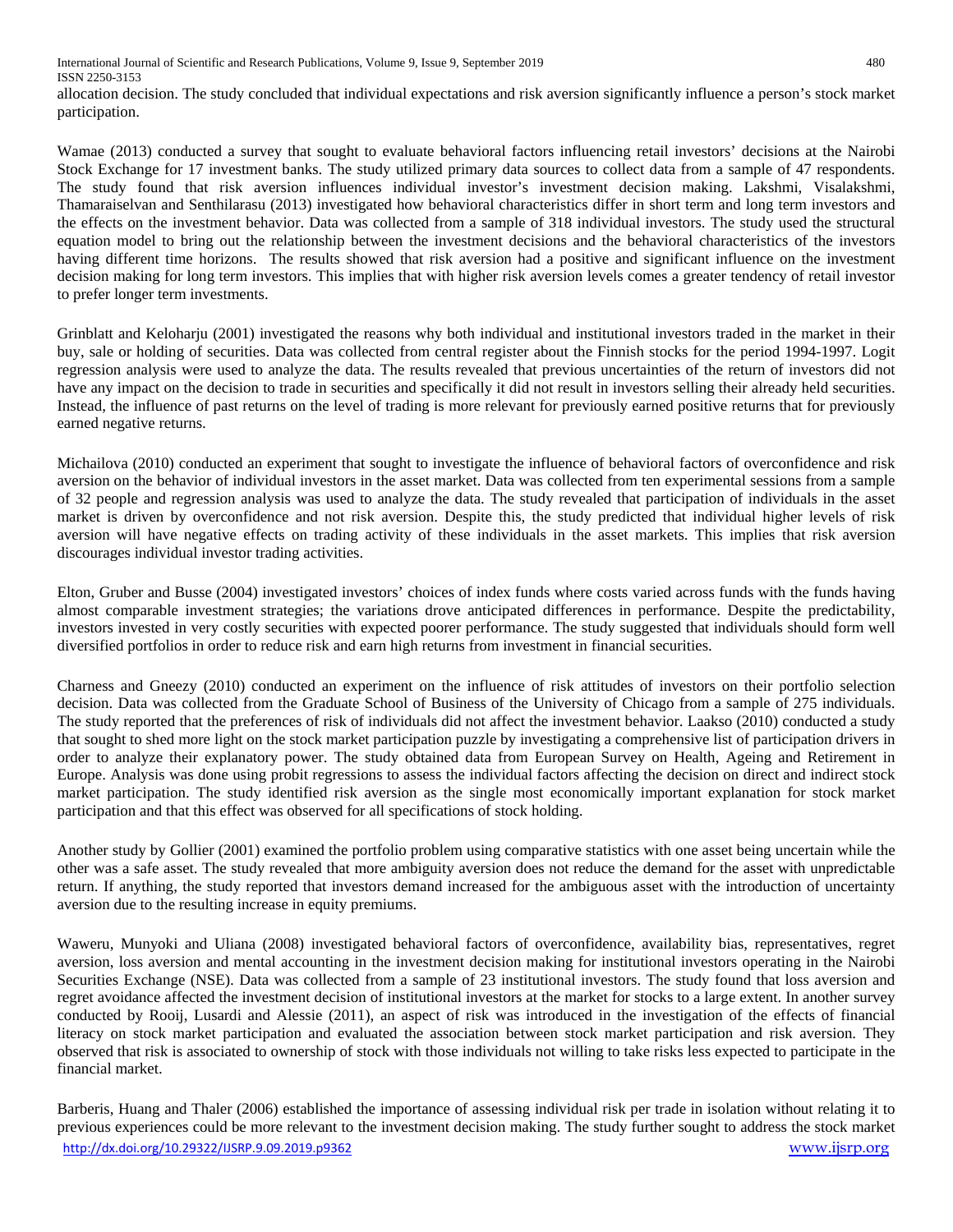participation puzzle by evaluating investor preferences. The study obtained data from analyzing independent money gambles. The study revealed that first order risk aversion could explain the non-participation. This means that first order risk is more important than overall market risk in determining the participation decision. Bellemare, Krause, Kröger and Zhang (2005) conducted an experiment to evaluate the effects of risk aversion on investment behavior of individuals having information disseminated. The study results reported that risk aversion affected the behavior of investors even without increasing the period the investment was held and that this risk aversion was determined by the level of information the investor had about the investment.

The studies reviewed suggest that risk aversion could explain person's stock market participation for investors. However, many of the findings could not be extrapolated to developing countries like Kenya and therefore there was need to conduct this research to investigate risk aversions contribution towards the stock holding puzzle especially for emerging markets like Kenya and particularly for secondary school teachers in Nakuru County.

# **Markowitz Portfolio Theory**

This theory was developed by Harry Markowitz in 1952 who posits that investors can reduce the portfolio risk through diversification. According to the theory, investors are fundamentally risk averse and would consider the expected risk and return when selecting the securities to include in their portfolio. The theory provided a framework that allows investors to construct and select portfolios grounded on the expected performance and the risk tolerance of investors (Levisauskait, 2010).

The risk-return trade-off is distinguished as the fundamental law in Modern Financial Economic Theory. This law provides direction to individual investors in decision making particularly in the management of a portfolio of assets. Friedman and Savage (1948) defined risk aversion as that with a given identical amount of return, investors will always choose the one with the lowest risk. Modern Portfolio Theory suggests that investors always desire higher returns therefore want to maximize returns on their investments. This is the assumption of non-satiation. However investors are fundamentally risk averse which means that given to choose between two assets having same return they will chose the one with lower risk. Markowitz further explained the need for investors to diversify their portfolios in order to reduce the risk by selecting assets that have negative correlation in their returns (Levisauskait, 2010).

MPT has made significant contributions to modern financial theory and practice. The theoretical conclusions have formed a basis on which all other theoretical analysis on portfolio selection and investment management are based. The Markowitz Portfolio Theory brings out the importance of risk and its relationship to securities return. Individual investors are faced with the decision to invest in the stock market and this decision will be founded on their views of risk, and the risk and returns for individual asset and ultimately total portfolio risk should they consider having more than one security in their investment. It is on the basis of this theory that the study sought to establish the relationship between risk aversion of individual investors and stock market participation decision among secondary school teachers in selected sub counties in Nakuru County, Kenya.

# **RESEARCH METHODOLOGY**

This study used explanatory research design**.** The study population comprised 1,609 secondary school teachers from the Nakuru, Molo, Njoro, Naivasha and Gilgil sub counties of Nakuru County (TSC Report, 2018). The study used stratified proportionate random sampling where the Sub Counties represented the strata. Simple random sampling was then used to determine the representative sample in each stratum. The sample size was 320 secondary school teachers. Primary data was used and was collected using structured questionnaires.

Reliability of the instrument was checked through pilot testing. Cronbach alpha was used to test reliability of items measuring a particular construct. The results obtained an overall Cronbach Alpha correlation coefficient of 0.869 on risk aversion and a coefficient of 0.853 on stock market participation. Content validity was achieved by the use of professionals in the subject matters who assisted in examining the test items. To test construct validity, factor analysis approach was conducted. The study only considered significant the factor loadings that were greater than 0.4 after varimax rotation. Hair, Babin, Anderson and Tatham (2011) asserts that factor loadings greater than 0.4 should be accepted. The results of factor analysis confirmed the validity of the questionnaire and all the items met the loading cut off of 0.4 and were therefore retained for analysis.

Inferential statistics were used to analyze the data with the aid of Statistical Package for Social Scientists (SPSS) version 25. Inferential statistical techniques which included Pearson correlation coefficient, regression analysis and ANOVA were used to test the relationship between the explanatory variable and the dependent variable. Regression analysis was used to establish the relationship between risk aversion and stock market participation decision. The research hypothesis was tested at 5% level of significance while the F-statistic was used to check whether the model significantly fits the data.

The study employed the following regression model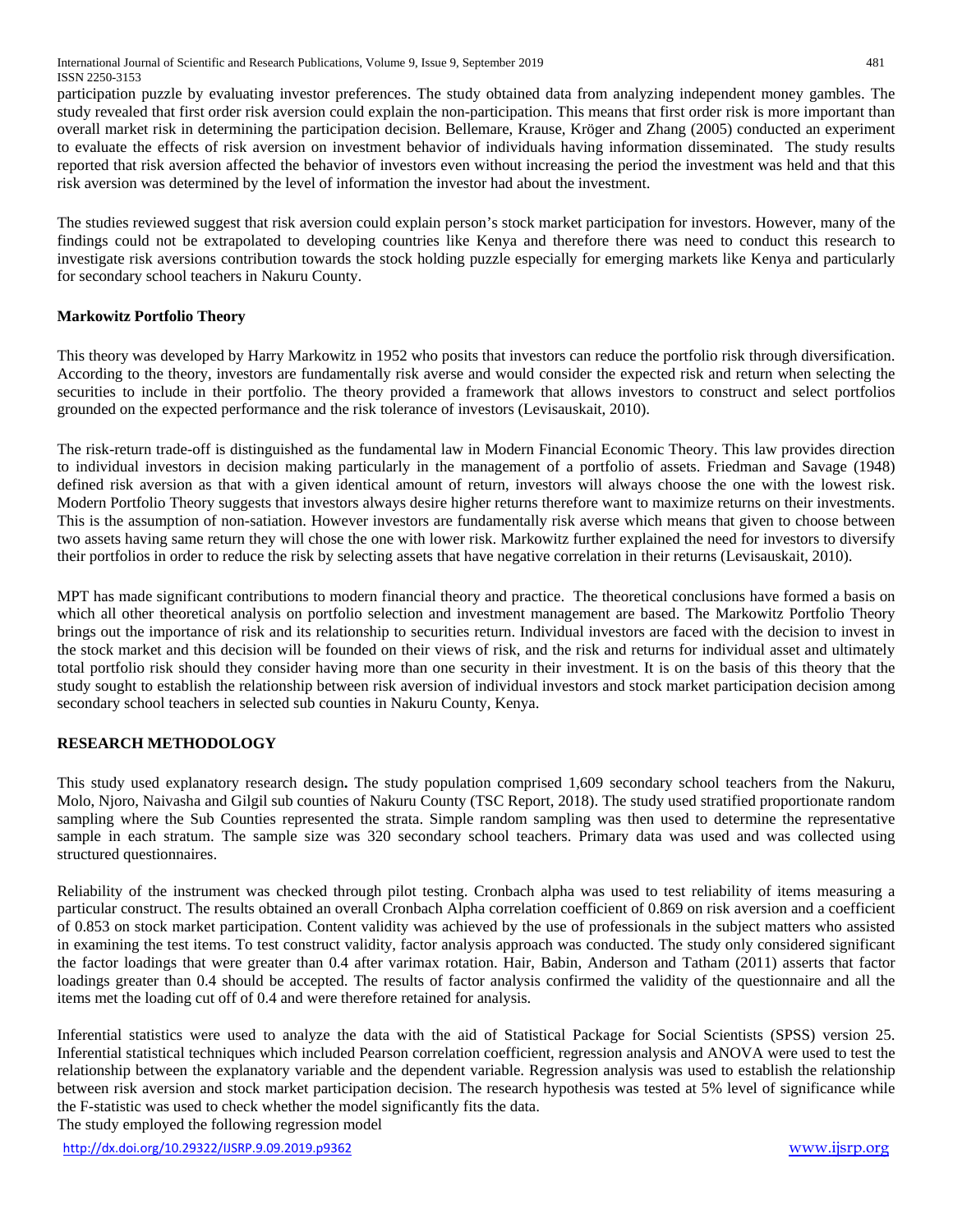International Journal of Scientific and Research Publications, Volume 9, Issue 9, September 2019 482 ISSN 2250-3153

**Y = β<sup>0</sup> + βiXi+ ε**

#### Where;

- Y Stock market participation decision
- $X_i$  Risk aversion of individual investors
- Β<sup>i</sup> Regression coefficients for the independent variable
- $\beta_0$  Regression Constant
- ε Stochastic error term assumed to be normally distributed

## **ANALYSIS AND FINDINGS**

The study established that the correlation between risk aversion of individual investors and stock market participation was positive and statistically significant ( $r = 0.325$ ,  $p < 0.05$ ).

As shown on Table 1 the R square is 0.051 which implies that 5.1% variation in stock market participation decision can be explained by risk aversion of individual investors. This means that 94.9% variation in stock market participation decision can be explained by other factors other than risk aversion.

### **Table 1**

#### *Model Summary of Risk Aversion and Stock Market Participation Decision*

|       |                |          |                      |                               |                    | <b>Change Statistics</b> |     |     |               |  |
|-------|----------------|----------|----------------------|-------------------------------|--------------------|--------------------------|-----|-----|---------------|--|
| Model |                | R Square | Adjusted R<br>Square | Std. Error of<br>the Estimate | R Square<br>Change | F Change                 | df1 | df2 | Sig. F Change |  |
|       | $.225^{\rm a}$ | 051      | 046                  | .83673                        | .051               | 12.211                   |     | 229 | .001          |  |

*Source: Research Data, 2019*

Table 2 indicates that there exist a statistically significant positive relationship between risk aversion of individual investors and stock market participation decision among secondary school teachers from selected sub counties in Nakuru County (β =0.237, p<0.05). A beta coefficient of 0.237 implies that when risk aversion of individual investors increases by an additional unit, stock market participation increases by 0.237. The null hypothesis (**Ho3)** was rejected that "*There is no significant relationship between risk aversion of individual investors and stock market participation decision".* This implies that there is a significant relationship between risk aversion of individual investors and stock market participation decision*.*

The following regression equation was obtained  $Y = 2.508 + 0.237 X_1$ 

Where; Y – Stock market participation decision  $X_1$  – Risk Aversion of individual investors

## **Table 2**

*Coefficients Results for Risk Aversion and Stock Market Participation Decision*

|                      | Unstandardized Coefficients |            | Standardized<br>Coefficients |        |      |
|----------------------|-----------------------------|------------|------------------------------|--------|------|
| Model                |                             | Std. Error | <b>B</b> eta                 |        | Sig. |
| (Constant)           | 2.508                       | .235       |                              | 10.661 | .000 |
| <b>Risk Aversion</b> | .237                        | .068       | 225<br>ت کے گ                | 3.494  | .001 |

*Source: Research Data, 2019*

## **CONCLUSIONS AND RECOMMENDATIONS**

It can be concluded that risk aversion of individual investors has a significant relationship with stock market participation decision among secondary school teachers from selected Sub Counties in Nakuru County, Kenya. The results reveal that there exists a positive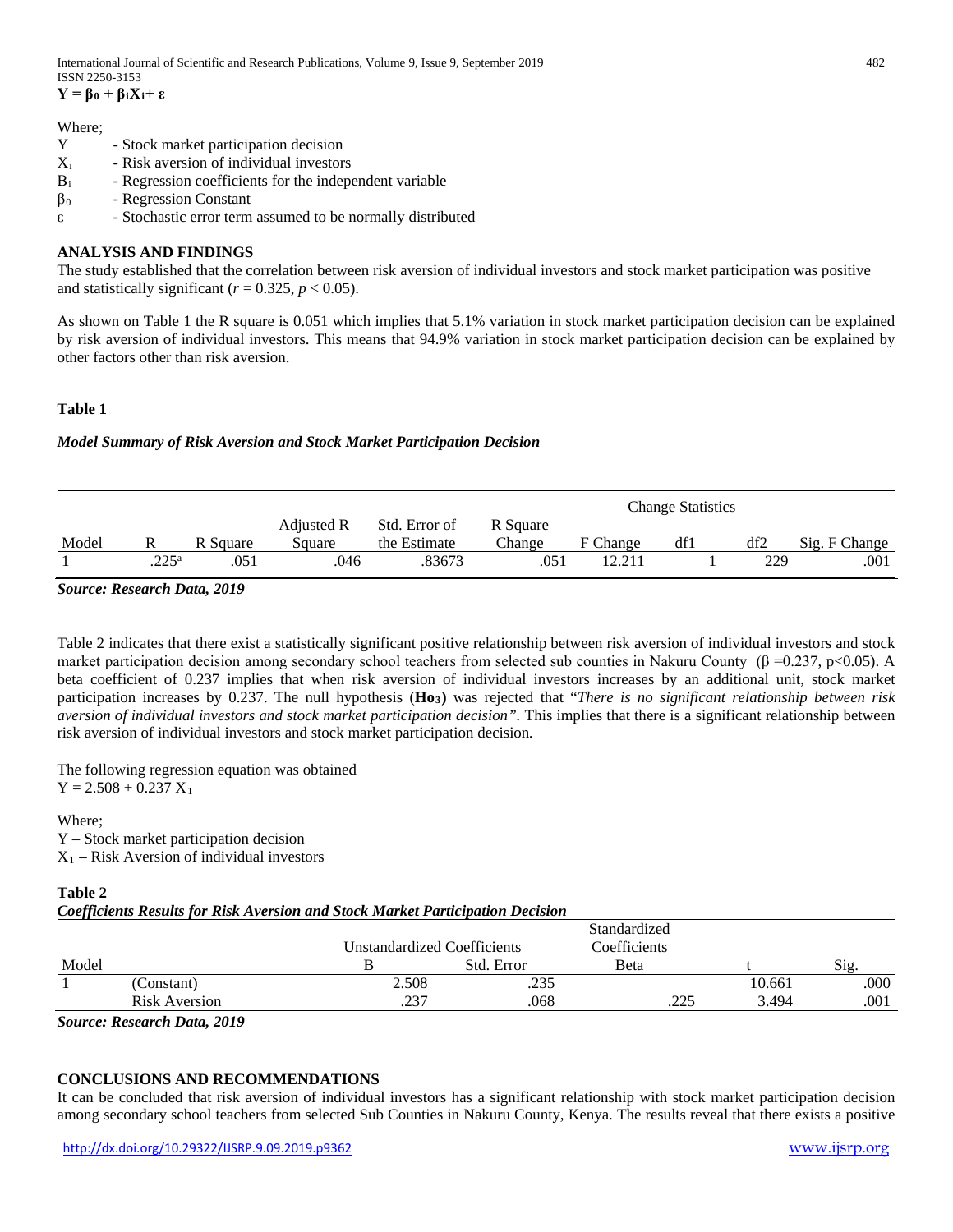International Journal of Scientific and Research Publications, Volume 9, Issue 9, September 2019 483 ISSN 2250-3153

statistically significant relationship between risk aversion of individual investors and stock market participation. This means that risk aversion is important for explaining stock market participation decision of secondary school teachers in Nakuru County.

The study recommends that through efficient diversification, investors can be able to mitigate exposure to investment risks probable in the uncertain asset market which might discourage the individuals from investing. The study recommends that the citizens should be enlightened on the benefits of diversification and on risk analysis so that they can avoid making investment mistakes that can result in losses. Through efficient diversification of stocks the investors will also be able to reduce the fear of uncertainties while investing. Further, through diversification, the investors will also be able to assume risks with certainty while determining their portfolio allocation decision thus enhancing investment in financial assets with higher returns regardless of the level of risk.

The study used a case study approach by investigating secondary school teachers and therefore the findings of the study may not be generalized on other groups within the population. The study therefore recommends that the study should be done on a broader scale in Kenya. Yin (2003) reveals that case study findings cannot be generalized. The study also recommends that further research should use a quantitative approach in order to test and validate the research findings.

### **REFERENCES**

- Aduda, J., Masila, J. M., & Osongo, E. N. (2012). The determinants of stock market development: The case for the Nairobi Stock Exchange. *International Journal of Humanities and Social Science, 2*(9), 214-230.
- Andersen, S., Hanspal, T., & Nielsen, K. M. (2018). Once bitten, twice shy: The power of personal experiences in risk taking. *Journal of Financial Economics. 132*(3), 97- 117.
- Anderson, S. C., Born, J., & Schnusenberg, O. (2010). Closed-end funds, exchange-traded funds, and hedge funds. *Innovations in Financial Markets and Institutions*, *18*(3), 87-103.
- Allen, F., Otchere, I., & Senbet, L. (2011). African financial systems: A review. *Review of Development Finance*, 1, 79-113.
- Barberis, N., Huang, M., & Thaler, R. H. (2006). Individual preferences, monetary gambles, and stock market participation: A case for narrow framing. *American economic review*, 96(4), 1069-1090.
- Bellemare, C. & Krause, M. & Kroger, S. & Zhang, C. (2005). Myopic loss aversion: Information feedback vs. investment [flexibility.](https://ideas.repec.org/a/eee/ecolet/v87y2005i3p319-324.html) *[Economics Letters](https://ideas.repec.org/s/eee/ecolet.html)*, *87*(3), 319-324.
- Charness, G., & Gneezy, U. (2010). Portfolio choice and risk attitudes: An experiment. *Economic Inquiry*, *48*(1), 133-146.
- Demirguc-Kunt, A., & Levine, R. (1996). Stock markets, corporate finance, and economic growth: an overview. *The World Bank economic review, 10(*2), 223-239.

Elton, E. J., Gruber, M. J., & Busse, J. A. (2011). Are investors rational? Choices among index funds. *Investments and Portfolio Performance*, 59(1), 145-172.

Gollier, C., (2001). Wealth inequality and asset pricing. *Review of Economic Studies, 68*, 181-203.

Grinblatt, M., & Keloharju, M. (2001). What makes investors trade? *The Journal of Finance*, *56*(2), 589-616.

Grinblatt, M., Keloharju, M., & Linnainmaa, J. (2011). IQ and stock market participation. *The Journal of Finance*, *66*(6), 2121- 2164.

Guvenen. F. (2006). A parsimonious macroeconomic model for asset pricing. *Journal of Monetary Economics, 53* (7), 1451-1472.

Hair, J. F., Babin, B. J., Anderson, R. E., & Tatham, R. L. (2011). *Multivariate data analysis* (5th ed). New Jersey: Upper Saddle River.

Kahneman, D., & Tversky, A. (1979). Prospect theory: an analysis of decision-making under risk. *Econometrica, 47* (2), 263–291.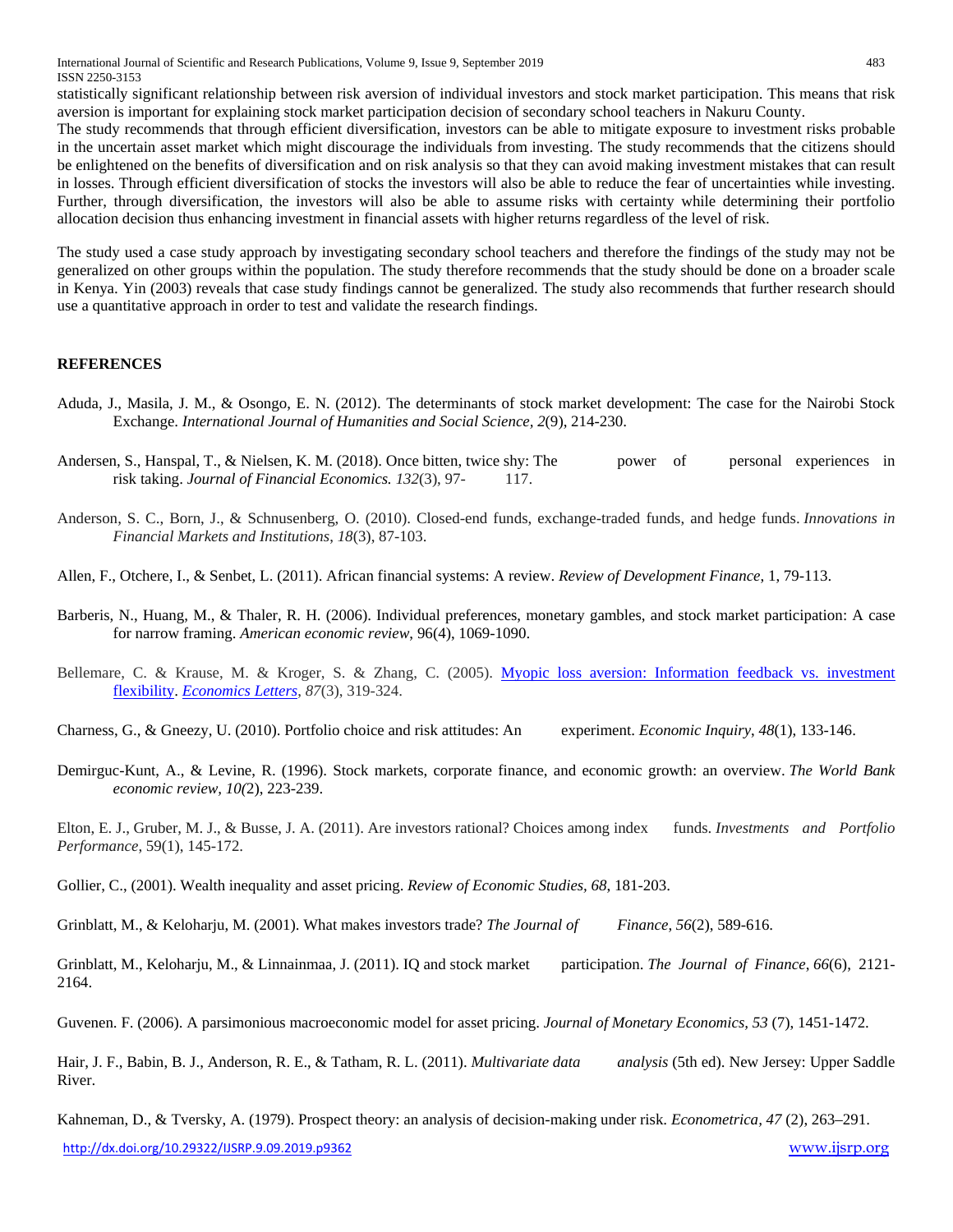- Laakso, E. (2010). *Stock market participation and household characteristics in Europe*. (Published Thesis). Aalto University, Helsinki, Finland.
- Lakshmi, P., Visalakshmi, S., Thamaraiselvan, N., & Senthilarasu, B. (2013). Assessing the linkage of behavioural traits and investment decisions using SEM approach. *International Journal of Economics & Management*, *7*(2), 221-241.
- Lee, J. B., Jacobsen, B., & Berkman, H. (2013). Time varying rare disaster risk and stock returns. *Journal of Financial Economics*, *101* (2), 243-492.
- Levisauskait, K. (2010). *Investment Analysis and Portfolio Management*. Vytautas Magnus University, Kaunas: Lithuania.
- Mahina, J. N., Muturi, W. M., & Memba, F. S. (2014). Effect of behavioural biases on investments at the Rwanda stock exchange. *International journal of social sciences and information technology*, *3*(3), 1917-1933.
- Mankiw, N. G., & Zeldes, S. (1991). The consumption of stockholders and non-stockholders. *Journal of Financial Economics, 29* (1), 97-112.
- Michailova, J. (2010). Overconfidence, risk aversion and (economic) behavior of individual traders in experimental asset markets. *Munich Personal RePEc Archive paper* 26390, 1-50.
- Olweny, T., Namusonge, G. S., & Onyango, S. (2012). The influence of social cultural background on individual risk tolerance at Nairobi Stock Exchange, Kenya. *International Journal of Arts and Commerce,* 1*,* 87-106.
- Omery, C. S. (2014). *The effect of behavioral factors on individual investor choices at the Nairobi Securities Exchange* (Published Thesis). University of Nairobi, Nairobi, Kenya.

Paravisini, D., Rappoport, V., & Ravina, E. (2016). Risk aversion and wealth: Evidence from person-to-person lending portfolios. *Management Science*, *63*(2), 279-297.

- Ratemo, S. N. (2016). *The effect of individual biases on investment choices at the* Nairobi securiteis exchange: A case of *Kisumu county investors* (Published Thesis) University of Nairobi, Nairobi, Kenya.
- Rooij, M., Lusardi, A., & Alessie, R. (2011). Financial literacy and stock market participation. *Journal of Financial Economics*, *101*(2), 449-472.
- Rutterford, J., Green, D. R., Maltby, J., & Owens, A. (2010). Who comprised the nation of shareholders? Gender and investment in Great Britain: 1870–1935. *Economic History Review*, *64* (1), 157–187.
- Rutterford, J., & Hannah, L. (2016). The rise of institutional investors. *CFA Institute Research Foundation.*
- Tversky, A., & Kahneman, D. (1974). Judgment under uncertainty: heuristics and biases. *Journal of Science*, *185* (3), 1124-1131.
- Wamae, J. N. (2013). Behavioural factors influencing investment decision in stock market: A survey of investment banks in Kenya. *International Journal of Social Sciences and Entrepreneurship, 1* (6), 68-83.
- Waweru, N. M., Munyoki, E. & Uliana, E. (2008). The effects of behavioral factors in investment decision making: a survey of institutional investors operating at the Nairobi Stock Exchange. *International Journal of Business and Emerging Markets,* 1  $(1), 24-41.$
- Wendo, C. (2015). *Factors influencing individual investors' participation in the Nairobi Securities Market, A case of advocates in Nairobi County*, *Kenya* (Doctoral dissertation, USIU University-Africa).
- Yin, R. K. (2003). *Case study research: Design and methods.* Thousand Oaks, CA: Sage.